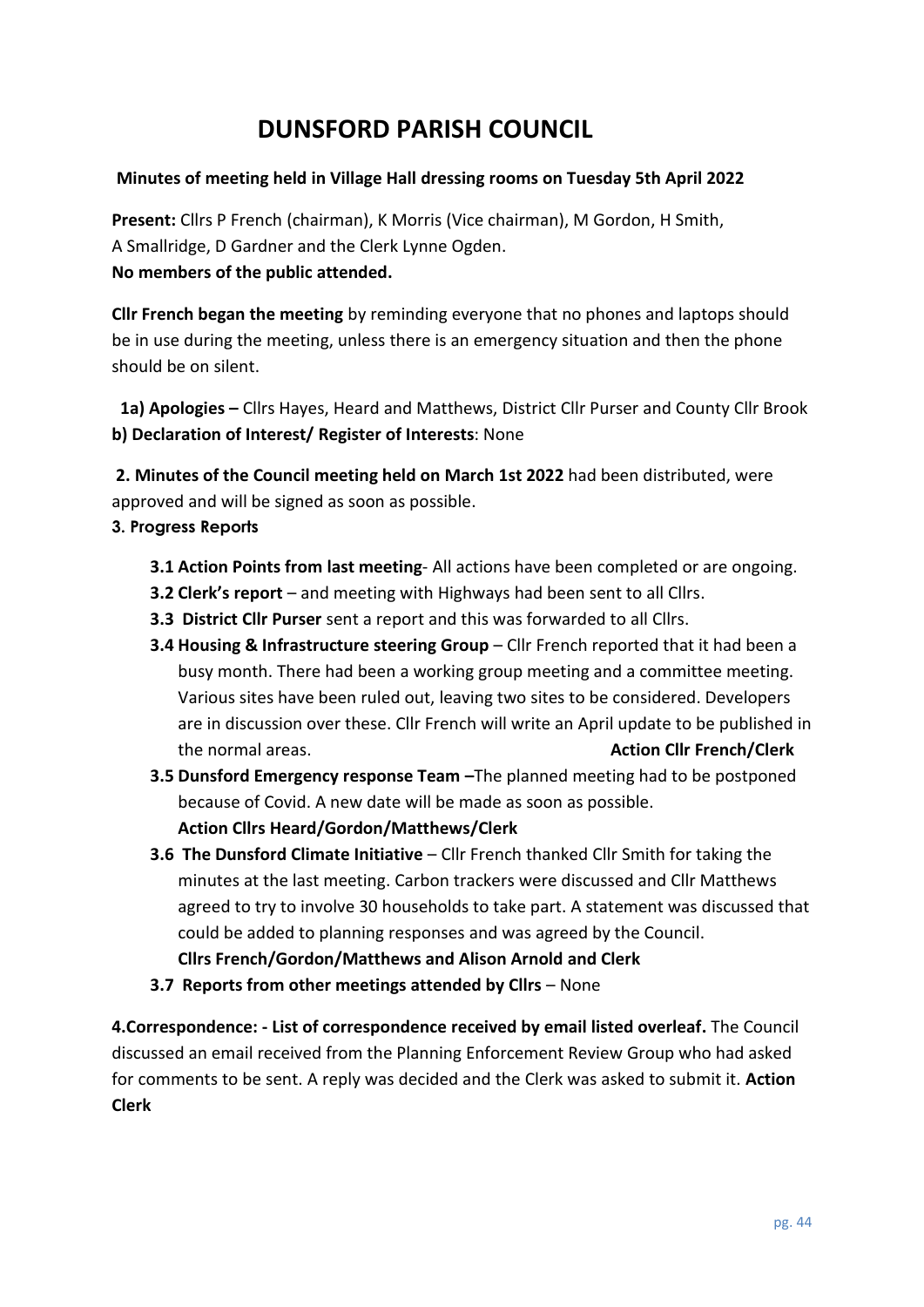**5. Finance 5.1.C/A £6830.86 as at 08/03/2022 BBI/A £1825.62 as at 09/02/2022 The Council resolved to pay the following invoices: -**

**5.2.** Clerk's Salary – 5 weeks x 10 hours a week - Gross pay **(at new rate) £585 Back Pay from March 2021- 2022 £104 Total Gross pay £689** Net pay to Clerk £551.20 + expenses of £29.49 -Total to Clerk **- £580.69 chq 1435 5.3** Elliott Fairs – Lengthsman – March tasks **- £125 chq 1436 5.4** Playsafety Limited for Rospa Inspection in Village Green **- £92.40 chq 1437 5.5** HMRC Q4 payment for January, February and March - **£276 chq 1438 5.6 Q4 Reconciliation –** Council to approve and Chairman and RFO to sign **5.7 Audit 2022/ Exemption Certificate –** The Council resolved to apply for this as the gross income and expenditure are below £25000. This was signed by the Chairman and RFO and will be sent to PKF Littlejohn, as external auditor. **5.8 Insurance** – Norris & Fisher have notified the Clerk that they are not able to provide insurance for Parish Councils after this year. The Clerk is collecting quotes and informed the Council of those received so far. A decision will have to be made at the May meeting in readiness for the Renewal Date which is June  $1<sup>st</sup>$ . **Late addition to invoices/ Council resolved to pay**: - **5**.**9** DALC subscription for 2022- 2023 - **£153.76 chq 1439 Clerk**

**6. Village Green a) Monthly Report** –Cllr Matthews was absent but sent a report: - **Playground**:

- I have checked and all looks ok in relation to play equipment.
- I blew all the leaves off the under 5s section
- Under 5s needs another weed killer (Andrew?)

#### **Village green**:

• The fence that was highlighted as falling over is quite serious as very heavy and currently only not toppling due to 2 hedges supporting it- this needs urgent repair (access will be needed through the gate adjacent – it has a coded padlock so not sure who has the code? The Clerk was asked to follow up

b) **Shelter for bins** and c) **Inspection report** - both to be deferred to next meeting

d) **Padlock on gate by steps is missing** – The Council asked the Clerk to investigate **Action /Cllrs Matthews/Morris/Clerk**

**7. Planning: - Applications: 7.1 –Teignbridge – 22/00298/FUL –** Pan Reedy, Dunsford – Installation of solar panels on the bank to the rear. **Decisions: 7.2 – Teignbridge 22/00059/NPA –** Westview Farm, Dunsford –change of use of agricultural building to five dwellings **- Grant of request of prior approval**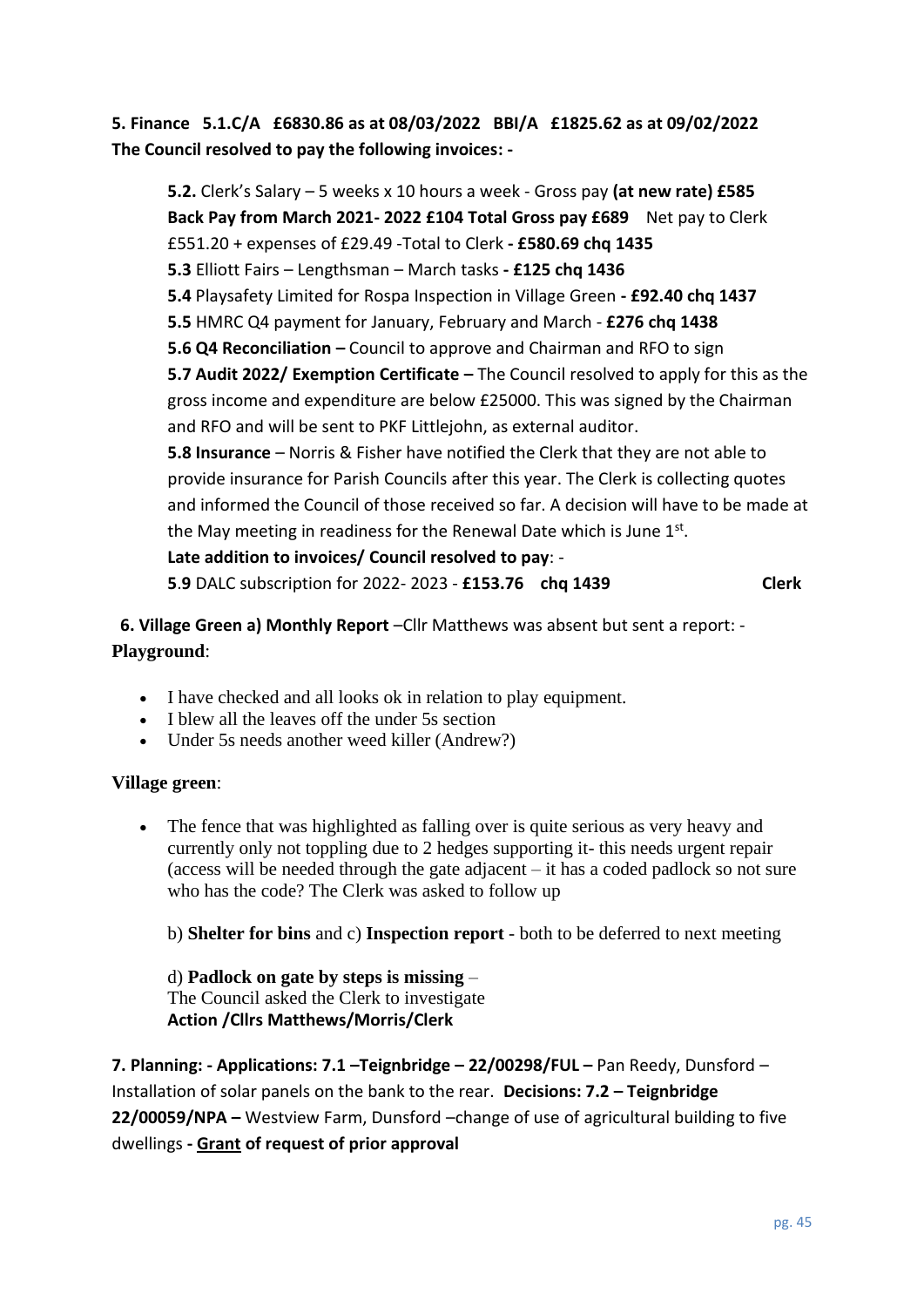**8. Platinum Jubilee Celebrations (June 2nd – 5th 2022) –** Cllr Morris reported that events have been formalised with timings etc and these will be posted in the Parish Magazine. A brass band has been booked for the tea party at a cost of £250. Julia Matthews. A volunteer is producing posters and flyers. Cllr Morris, herself, will be attending the appropriate course on 21/04 that Highways requires for the road closure. She also has to complete an online course prior to this. **Cllr Morris/Clerk**

**9. Policy Review-** The Council discussed and agreed the wording for sections 4 – 6 which the Clerk had sent to all Cllrs previously. Another section will be prepared by the Clerk, sent to all Cllrs and will be addressed at a future meeting. **Action Clerk** and Muslem Clerk

**10. Lengthsman –** The Clerk continues to send the Lengthsman's and monthly Highways reports to everyone concerned. The Council discussed and agreed a contract (emailed in advance to all Cllrs) for the Lengthsman next year. **Action Clerk**

**11. Three Parish Meeting –** out of the two dates suggested, Bridford council can send more Cllrs to the July meeting. The Clerk will contact Christow to check this will be convenient to them. **Action Clerk**

**12. Steps Bridge – dog bin emptying –** The Council resolved to continue with the service from Teignbridge for 2022 – 2023 at a cost of £575.04. As in previous years, this cost will be shared with Devon Wildlife Trust. **Action Clerk** and the Muslim Clerk and the Muslim Clerk

**13. Village Hall representative –** It was agreed to defer this item to the next meeting.

**14. Matters Brought Forward by the Chairman – a)** Highways issues – Bike posters have been put up in the area – the Clerk will discuss with Highways next week b) The Council have been made aware that several families in Dunsford are offering to host families from Ukraine c) Cllr French offered his apologies for the May meeting but stated that he would be prepared to continue as Chairman, if nominated in his absence. d) Extending Church Grounds – Cllr French said the Church had spoken to him about the possible need to extend the burial grounds in Dunsford in the future. e) The light at the Court is not working and the light at Sunnybank flickers a lot of the time f) Cllr Smallridge said people using the footpath over his field are veering off into the garden of Meadow Oak because the signage isn't clear. He is willing to put them up if given them. g) Cllr Gordon asked for the subsidiary noticeboards to be revamped h) Cllr Smith raised the possibility of having memorial plaques for residents of the Village. **Action Clerk Action Clerk Action Clerk** 

**15. Date of next meeting Tuesday May 3rd 2022** in the Village Hall Dressing rooms. This will be the Annual Parish Council Meeting

**There being no other business, the Chairman closed the meeting at 9.30 pm**

**Signed as a true record……………………………………………………. Cllr K Morris (Vice Chairman)**

**Date ……………………**